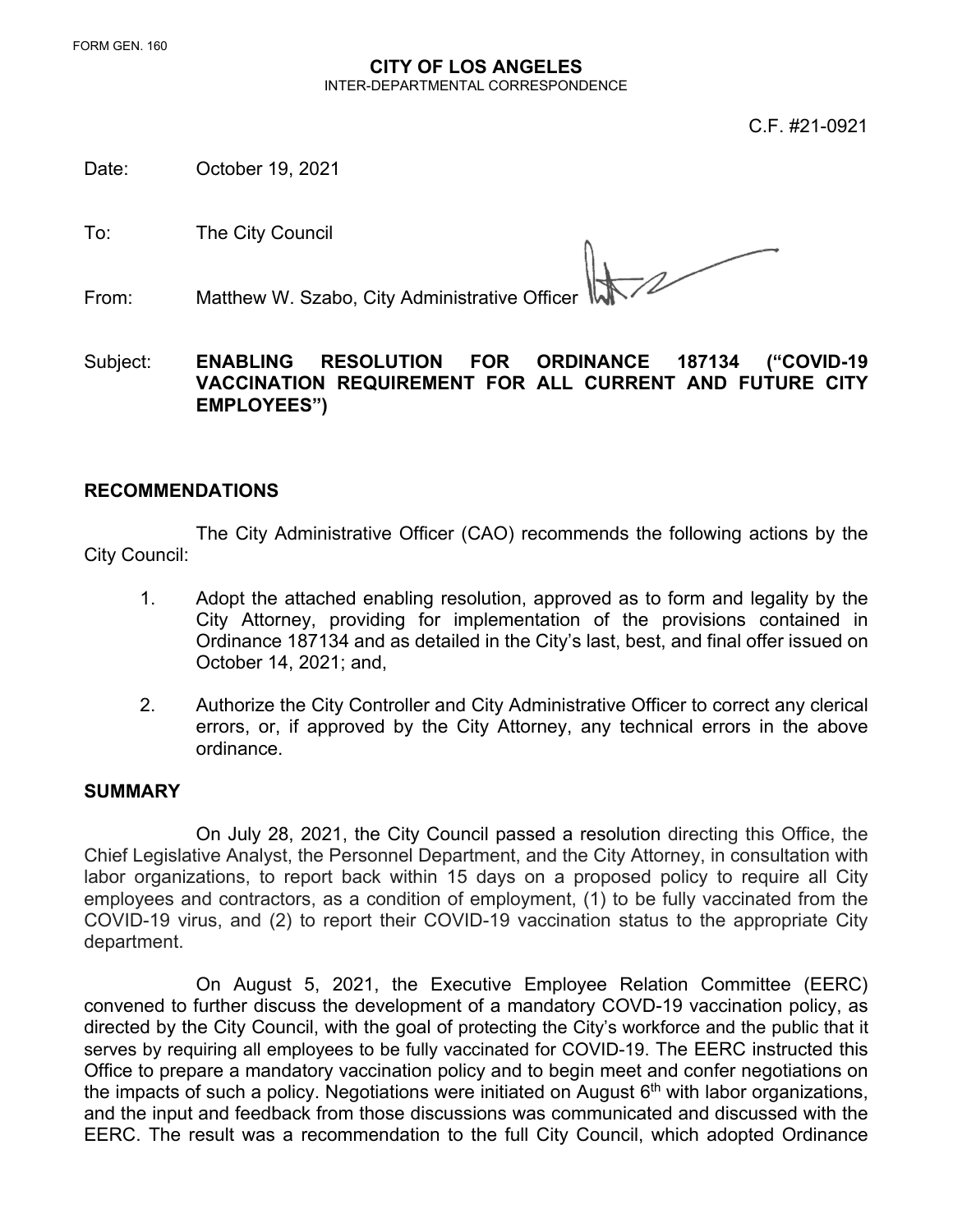187134 ("COVID-19 VACCINATION REQUIREMENTS FOR ALL CURRENT AND FUTURE CITY EMPLOYEES").

The Ordinance, which was adopted on August 18<sup>th</sup> and became legally effective August 24<sup>th</sup>, requires all current and future City employees, as a condition of City employment, to report their vaccination status no later than October 19, 2021, and to be fully vaccinated for COVID-19 or request an exemption for medical or religious reasons by October 19, 2021 (the "Mandatory Reporting and Vaccination conditions of employment"). Between the passage of the Ordinance and October 18<sup>th</sup>, this Office continued to meet and confer with labor organizations over the ongoing impacts of the Ordinance provisions, including the consequences for noncompliance with the Mandatory Reporting and Vaccination conditions of employment

On October 1<sup>st</sup>, the City made a proposal to labor organizations on a set of proposed consequences for non-compliance with Ordinance requirements as part of the meet and confer process. The City's October 1<sup>st</sup> proposal is attached to this report. Counter proposals were received, discussed, and portions used as the basis of revised recommendations made by this Office to the EERC to modify the City's October 1<sup>st</sup> proposal. At a special meeting on Tuesday, October 12<sup>th</sup>, the EERC considered alternatives and continued its ongoing consideration of proposals, input, and feedback from labor organizations regarding the implementation of potential consequences of non-compliance with the Mandatory Reporting and Vaccination conditions of employment.

The EERC recessed its October  $12<sup>th</sup>$  meeting to give this Office an opportunity to meet that same day with all labor principals and provide them with an update on the EERC's deliberations, and to provide counter proposals, as instructed by the EERC, to organizations that countered the City's October 1<sup>st</sup> proposal. The City's October 12<sup>th</sup> counter proposal is attached to this report. The all-labor principals meeting was also conducted to solicit input from unions who had not yet provided counter proposals and to encourage them to do so and schedule meetings as soon as possible.

After the all-principals meeting, further counter proposals, input, and feedback were solicited and received by the CAO, and the City's October 12<sup>th</sup> counter proposal was further altered to address some of the concerns and issues raised by labor organizations. In consideration of the information solicited and received, the CAO prepared and presented yet another set of revised recommendations to the EERC, which reconvened its recessed October 12th meeting on October 14<sup>th</sup> to give final consideration to the information provided and solicited.

Given the entirety of the bargaining process and the EERC's deliberations, the City believes it has done its best to incorporate as much feedback as possible that allows the City to move in the desired direction as stated in the Ordinance, and protect the City's workforce and the public that it serves through a fully vaccinated workforce while giving all due consideration to the myriad points and concerns raised by the City's responding union partners, and that the attached document provides the most latitude possible while achieving the City's stated objectives. As such, a last, best, and final offer was made to all labor groups on October 14<sup>th</sup>, which is attached to this report for the Council's consideration.